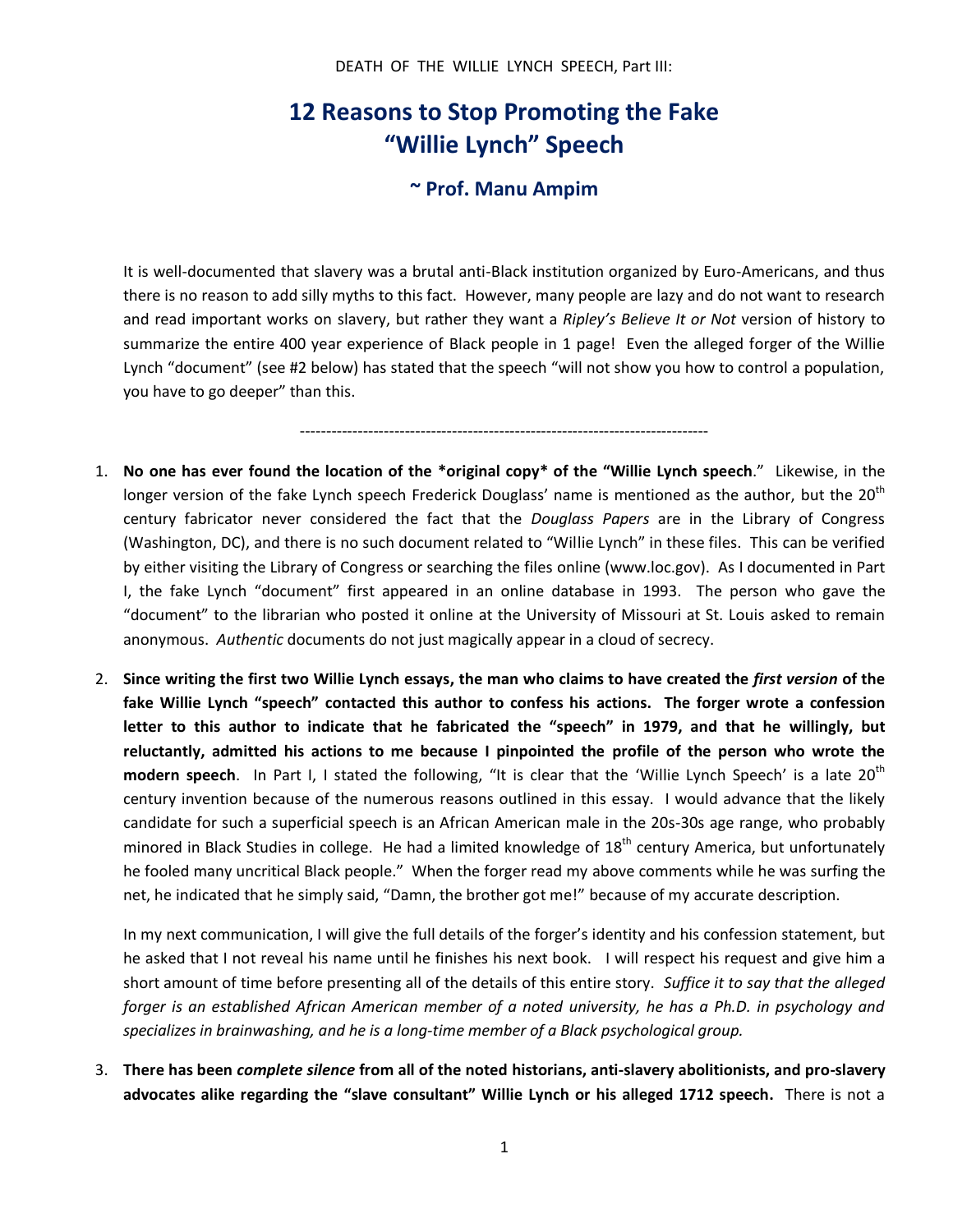single mention of this alleged consultant or his influential "speech." (Many Willie Lynch followers incorrectly state that it was a "letter" that he wrote, instead of a speech given).

4. **There are many who know (and admit) that the "speech" is fake but they want to "wake up" Black people. In other words, they consciously lie to Black people when it is convenient.** What else are these people willing to lie to us about if it serves their interest? Besides, the racism (white supremacy) and lack of response in the wake of Hurricane Katrina (2005) and the flooding of New Orleans is the biggest "wake up" call that any of us have seen in the 21<sup>st</sup> century. Never before have we witnessed an *entire* urban Black population permanently dislocated from a modern U.S. city.

Black people have had many real life wake**-**up calls in America and the Willie Lynch supporters can take their pick of the shocking real life historical speeches, documents, and events that have "waken up " the Black community. They could choose from this list if they are short on historical facts: David Walker, *Appeal to the Coloured Citizens of the World* (1829); Henry Highland Garnet, "An Address to the Slaves of the United States" (1843); William Wells Brown, "Slavery As it Is" (1847); Frederick Douglass' "What to the Slave Is the 4 th of July" (1852); Paul Finkleman, *Defending Slavery: Proslavery Thought in the Old South* (*A Brief History with Documents*), 2003; James Allen, *Without Sanctuary: Lynching Photography in America (2000)*; Frances Cress Welsing, *The Cress Theory of Color Confrontation and Racism* /*White Supremacy* ( 1989); Cheikh Anta Diop's "Two Cradle Theory" in *The Cultural Unity of Black Africa* (2000); Michael Bradley, *Iceman Inheritance* (1991); the assassination of Black leaders in the 1960s; and the 1991 videotaped beating of Rodney King.

- 5. **Since the publication of my first two essays in this series the argument has shifted from the Willie Lynch speech being "real" to the position of** "**the speech may be a myth, but the** *tactics* **outlined in the speech were real**." The major problem with this position is that the tactics outlined in the Lynch speech were **not** used by slavemasters. There is no evidence that there was any system by slavemasters to divide Black people based on male vs. female, young vs. old, or tall vs. short, etc. The Lynch promoters have no concern for the fact that these are late  $20<sup>th</sup>$  century issues. The actual historical tools of control were to use violence, instill fear, and force Black people to adopt the slavemaster's values and belief system in order to keep them subservient and docile. The specific tactics that were used are clearly documented in the first-hand texts of Frederick Douglass, David Walker, and Olaudah Equino, etc. and these included division by language, ethnicity, occupation, class status, etc. Also*,* Paul Finkleman's work*, Defending Slavery* (2003)*, contains the most influential first-hand documents used and promoted in the 18 thand 19 th centuries by the defenders of slavery, and there is no mention of Willie Lynch and his alleged "tactics."*
- 6. **The information in the 1712 "Willie Lynch speech" is false and based on historical ignorance.** Here are a few facts: (1) In 1712 Queen Anne was the ruler of England, and King James I (1566-1625) had long been dead for almost a century. In this 100 year period, there were no less than six rulers of England since the time between James and the alleged speech, and very few people would have still seen James as an "illustrious king." By comparison, as proud as many people are to be "American," yet very few of them have any idea who was a U.S. president 100 years ago. (2) Hanging Black people from trees was a practice that began in the mid-1800s and was *not* a method of murder used in 1712. (3) The term "Black" as an ethnic indicator with a capital "B" was not used in the  $18<sup>th</sup>$  century. The capitalized term "Black" did not come into usage until the emergence of the Black Power Movement in June 1966. (4) There was no such region as the "South" in 1712. This regional designation did not occur until after the American Revolutionary War (1775- 1783). Before this time there was simply the "13 American colonies" without any distinction between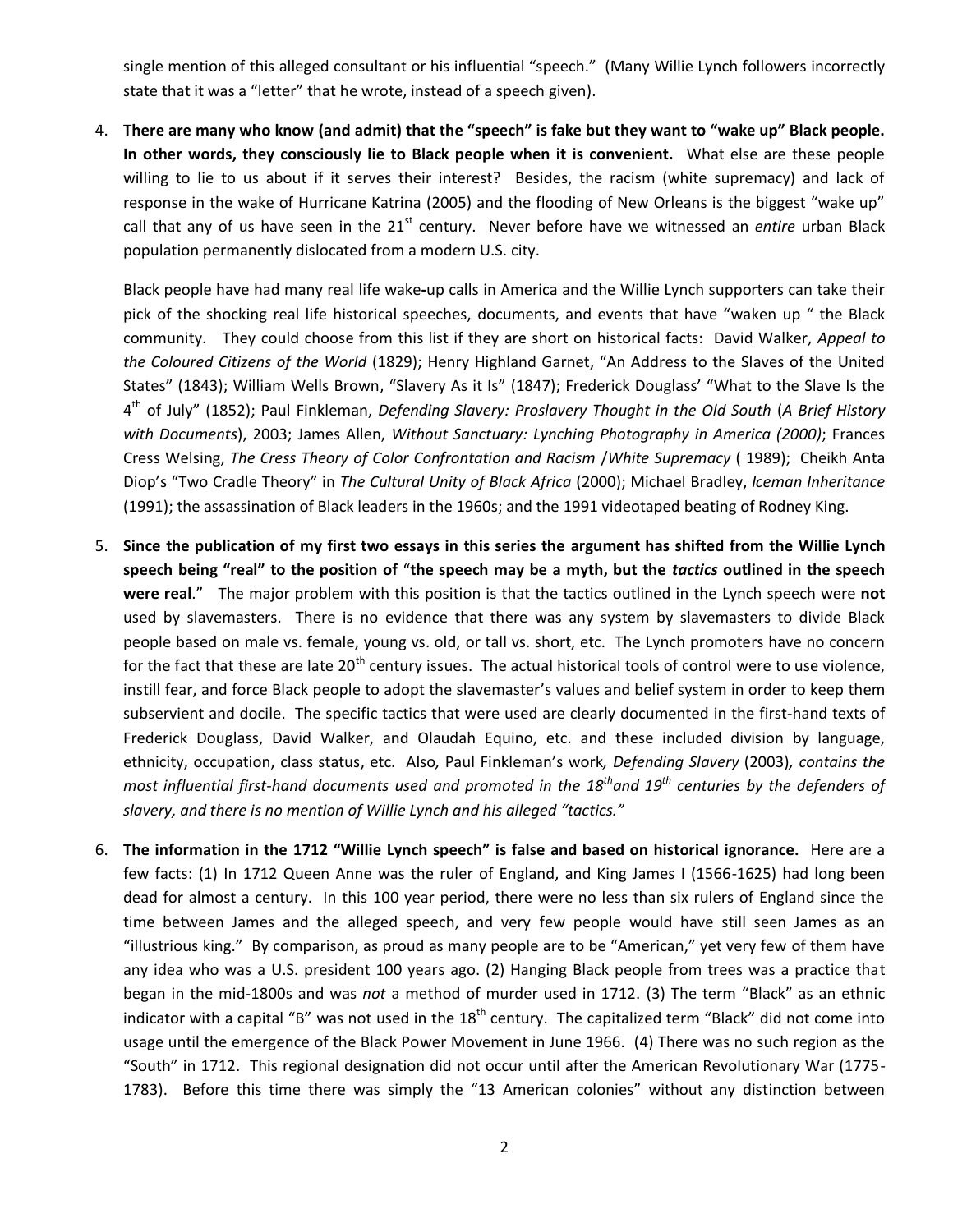"North" and "South." (5) If Willie Lynch was a slaveowner of British descent, then he would have certainly used the British spelling of "colour" (instead of "color").

- 7. **"Willie Lynch" and white people are not omnipotent gods which gives them the power to make a single speech and somehow control 40 million Black people 300 years later.** Black people should leave the cult and stop worshipping Willie Lynch and the powers of white people because they are not gods!
- 8. **The fake Lynch speech keeps Black people in a mode of ignorance, and believing in "Ripley's Believe It Or Not" kindergarten myths.** Rather than teaching critical thinking skills and how to access primary sources to learn about their history, the Willie Lynch cult followers are more focused on promoting urban myths. This cult following keeps Black people in a perpetual role of simple-minded people who are constant victims that simply focus on their victimization, and can do nothing because Willie Lynch has such omnipotent authority.

The use of a fictional kindergarten "document" instead of original first-hand materials is completely unnecessary and teaches Black people to believe in fairly tale myths, rather than learning legitimate research methods. *The Willie Lynch fairy tale has no more historical value than the Easter Bunny, the Tooth Fairy, Mary Poppins, or Santa Claus to the progress of African Americans.* 

- 9. **Even if the fake "Willie Lynch" speech were a legitimate document, it does not give Black people anything to do. There is no agenda or plan of action, but only to be in awe of Willie Lynch's power**. Like most urban legends, the Lynch speech is simply designed to create shock without any action plan. Black people are presented as helpless victims, who are hopelessly paralyzed by a 300 year old speech, and unable to solve social problems because of Lynch's mighty authority. This is a perfect excuse for the lazy person who has no real interest in working to solve the problems in the African American community.
- 10. **Knowledge of the "Willie Lynch speech" has done absolutely nothing to improve the materials conditions of Black people in America, and it has not improved marriage rates, divorce rates, murder rates, or any other social problem.** No intelligent argument could be made that Black people are better off because of the "discovery" of the Willie Lynch speech, so there is no practical value in promoting it.
- 11. **The fake speech completely disregards the great tradition of African American resistance to enslavement.**  Herbert Aptheker in *American Negro Slave Revolts* (1965) documents numerous uprisings and this is only one form of this tradition of resistance. There were other forms of African cultural resistance to social disintegration. For example, Sterling Stuckey in *Slave Culture* (1987) documents the African cultural retentions through rituals such as the *ring shout,* which is a traditional African community sustaining practice that became central to the cultural transmission of African traditions into Black life in America. However, many Willie Lynch promoters falsely believe that if it is pointed out that African social structure held the dominant influence on Black life even in the midst of slavery, then somehow it is being argued that slavery was not a brutal institution. They incorrectly believe that it is either one or the other, but it is actually both/and, meaning that *both* slavery was a vicious institution, *and* the traditional African social structure provided an effective defense against complete social disintegration. The Lynch supporters should be proud to come from such a strong heritage that was able to sustain itself through one of the greatest tragedies in human history, rather than thinking that Euro-Americans are being "let off the hook" for slavery.

To assume that naïve Black people were simply controlled and manipulated by the all-wise slaveowners would require a total dismissal of the evidence of plantation and city life during slavery. The fact must be